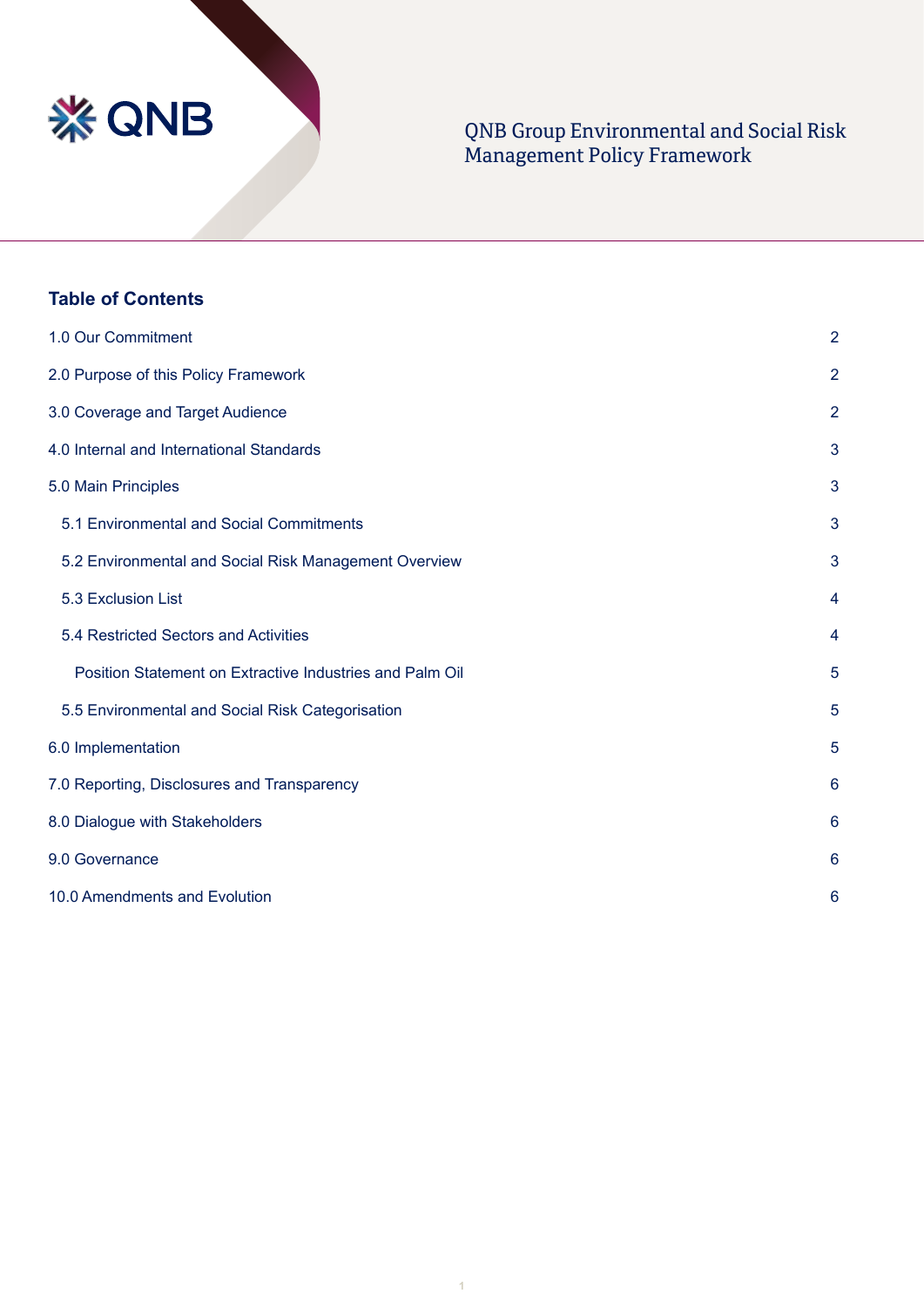# **1.0 Our Commitment**

QNB is committed to building a better future and being a responsible partner for all our stakeholders. We do this by embedding a culture of sustainability and sustainable practices into our business, to better enable us to manage environmental, social, and governance ("ESG") factors today, and well into the future. As one of the most pressing topics impacting our society, there is an ever-increasing demand from investors, clients, regulators and our own employees for greater transparency on our approach to ESG issues. We recognise the significant contribution QNB can make to society by adopting business practices to address these issues, especially through our financing activities. Furthermore, we believe that a proactive approach to sustainability strengthens QNB's business resilience and supports sustainable financial performance.

A key pillar in QNB's sustainability framework, sustainable finance is the integration of ESG criteria into QNB's financing activities to deliver profit with purpose. Our ambition is to help clients manage their environmental and social ("E&S") risks, and lend to businesses that contribute towards sustainable development goals and the transition to a green economy.

QNB's commitment to sustainable lending practices recognises that large infrastructure and industrial projects can have adverse impacts on people and on the environment. QNB, as financiers, are therefore committed to work with our clients to identify, assess and manage E&S risks. Such collaboration promotes sustainable performance and can lead to improved financial, environmental and social outcomes.

This **Environmental and Social Risk Management ("ESRM") policy framework** sets forth QNB Group's (the "Bank") overarching minimum standards and approach to E&S matters in its sustainable financing and operations, in alignment with the Bank's sustainability policy, strategy and ESG commitments.

# **2.0 Purpose of this Policy Framework**

This policy framework provides an overview of QNB Group's approach to E&S in terms of:

- Commitments
- Impacts of our operations
- Group ESRM minimum standards and risk management activities in sustainable lending

Hence, as required, in addition to relevant internal policies and procedures in effect, this policy framework will be supplemented by country specific ESRMs where applicable, topic-specific guidelines, procedures and training to support effective implementation across QNB Group and all relevant divisions (business, support and control).

### **3.0 Coverage and Target Audience**

This policy framework is applicable to the entire Bank, covering Qatar, our international branches, and subsidiaries where we have majority ownership. Implementation of this policy framework within QNB subsidiaries will be in full compliance with all applicable local laws, regulations and standards. All respective divisions are responsible for aligning with the requirements of this policy framework, and to ensure continued compliance with all said applicable laws, regulations and standards.

This document serves as the Group's minimum requirement for E&S risk due diligence; international branches and subsidiaries may supplement with additional criteria to cater for local specifications as required, whilst maintaining the integrity of this overarching policy framework.



#### **QNB Group ESRM policy framework:**

- Group level policy framework covering Qatar, international branches and major subsidiaries
- Subsidiary and country ESRMs developed under this overarching group policy
- Additional components can be added over and above the minimum standards to address national and regulatory specificities

This policy framework is relevant to all employees in the Bank. It is the responsibility of the Bank's Senior Management to ensure that this policy framework is implemented and complied with where relevant to their respective areas of responsibility. As a minimum, QNB Group will expect and encourage its clients to adopt an approach to comply with the principles laid out herewith. This document is available publicly as a commitment to ESG matters and sustainable practices.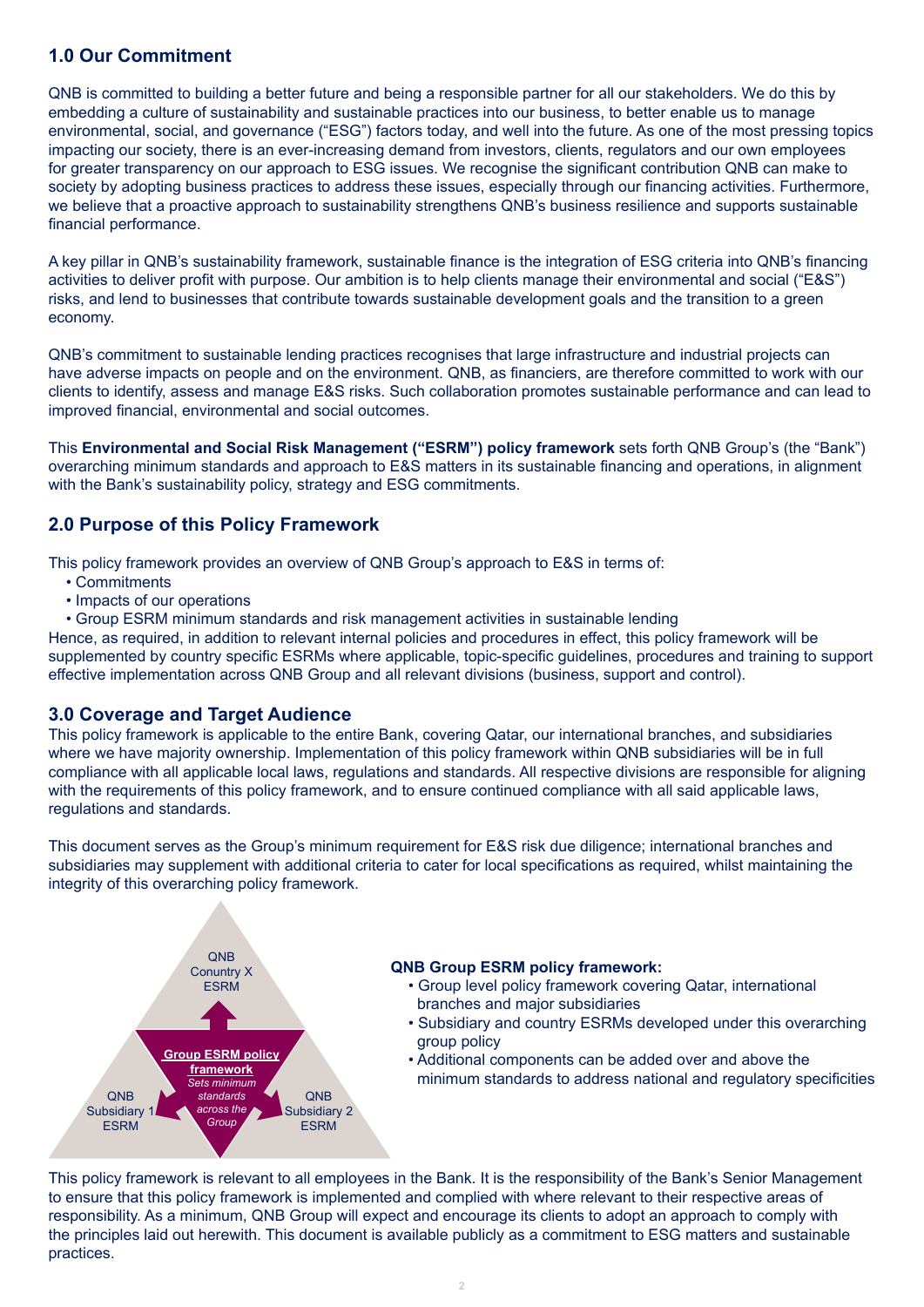# **4.0 Internal and International Standards**

This policy framework is aligned and implemented in conjunction with the established QNB Group policies and frameworks listed below:

- QNB Group Sustainability Policy
- QNB Group Wholesale and Institutional Banking Credit Policy
- QNB Green, Social and Sustainability Bond Framework
- QNB Group Code of Ethics and Conduct
- QNB Group Human Capital Policy
- QNB Third Party Risk Assessment Framework
- QNB Group-Wide Policy

Our principles and sustainability approach have been developed in accordance with national and international laws and regulation. In addition, we support and recognise the following conventions, standards and initiatives as part of our responsible framework:

- Qatar National Vision 2030
- United Nations Global Compact
- United Nations Sustainable Development Goals (SDGs)
- United Nations Guiding Principles for Business and Human Rights
- International Labour Organisation (ILO) Declaration of Fundamental Principles of Rights at Work
- World Bank Environment, Health and Safety Guidelines
- Global Reporting Initiative (GRI)
- International Capital Markets Association (ICMA) Green and Social Bond Principles
- International Finance Corporation (IFC) Performance Standards

# **5.0 Main Principles**

### **5.1 Environmental and Social Commitments**

QNB Group will:

- Ensure that all applicable environmental and social laws and regulations are followed and complied with, within countries we operate in
- Respect human rights, support diversity and inclusion, and ensure that our business activities, operations and financing decisions are not associated with any acts that can be deemed as infringement of such
- Act with the awareness that our operations have direct and indirect impacts on environment and society, and look to put in place measures to address such impacts where feasible. This includes resource consumption and opportunities associated with climate change
- Aim to support sustainable and responsible development through our products, services, financing activities, and through influence in our supply chain
- Not knowingly finance projects or engage in business activities which are illegal, or likely to create adverse, irreversible and detrimental effects on environment and society, as stated in detail in its Exclusion List (section 5.3)
- Guide, collaborate and/or encourage relevant clients and third parties, as appropriate and where feasible, to actively manage their sustainability and E&S related risks to support the transition to a green economy and sustainable business practices
- Build internal capacity and capability to manage our sustainability and E&S related agenda, risks, demands and inquiries, as well as establish ESG related projects and initiatives
- Disclose our environmental, social and sustainability performance within our public reporting activities, and engage with stakeholders to understand their expectations via designated communication channels
- Include E&S and sustainability in employee training programmes and ensure that key principles and any commitments are understood and adopted by employees

#### **5.2 Environmental and Social Risk Management Overview**

The ESRM screening process and subsequent risk management applies to in-scope clients for new sustainable lending/ project related financing activities<sup>1</sup>:

- 1. First screening against Exclusions List (see 5.3)
- 2. Second screening against Restricted Sectors<sup>1</sup> (see 5.4)
- 3. Third screening against Restricted Activities (see 5.4)
- 4. Activities/ clients that meet the criteria for Restricted Sectors (i.e. not Prohibited Activities) are subject to additional E&S due diligence and risk categorization (see 5.5)
- 5. Reporting as applicable
- 6. Lessons learnt to enhance ESRM and continuous improvement

*<sup>1</sup> All new Project Finance (non-recourse) deals with a QNB credit/ loan amount equal to or above USD 10 million (or where total syndicated facility is equal to or above USD 100 million) and a tenor of minimum two years. See section 10.0 for commitment to extend scope and coverage*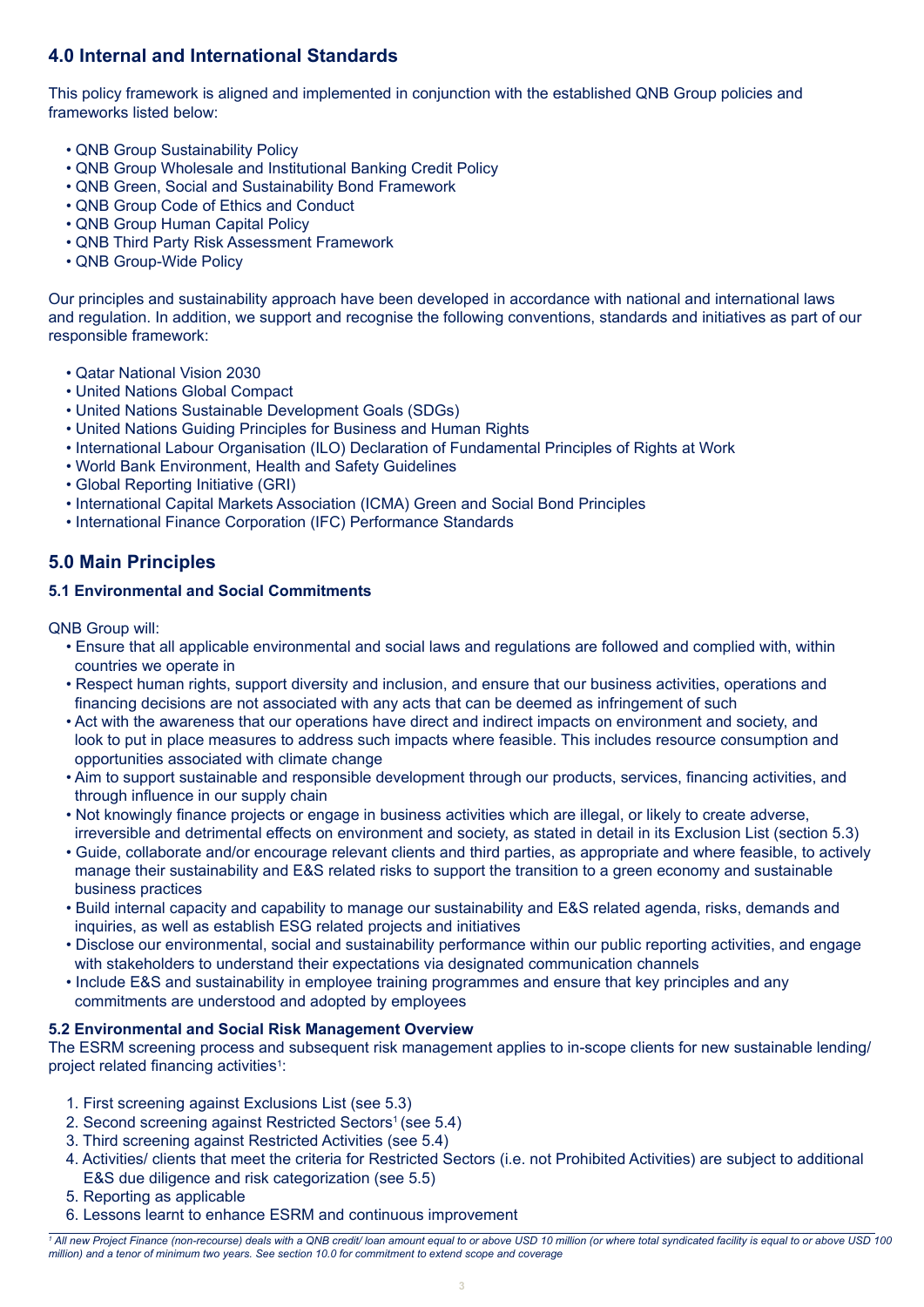#### **5.3 Exclusion List**

QNB Group will not engage in any financing where there is clear evidence of illegal activities or severe damage to the environment and/or society. The following lists the prohibited activities/ sectors that the Bank will not knowingly finance, directly or indirectly:

- Alcohol beverage production, distribution or trade (principal activity)
- Gambling activities, establishments and equivalent enterprises
- Sanctioned or Embargoed countries as classified by the relevant regulator exercising regulatory oversight
- Any other activity that is either illegal or considered socially unacceptable in its home market
- Production or activities violating human rights, involving harmful or exploitative forms of forced labour/ child labour
- Unbounded asbestos<sup>2</sup> production or trade
- Ozone Depleting Substances not permitted by national regulations (e.g. Montreal Protocol)
- Production or trade in any pharmaceuticals, pesticides/ herbicides subject to international bans and local legislation

#### **5.4 Restricted Sectors and Prohibited Activities**

All in-scope activities passing the Exclusion List screening and meeting project financing materiality threshold<sup>3</sup> are subject to additional E&S screening through Restricted Sectors and corresponding Prohibited Activities. Screening for Prohibited Activities is an absolute assessment; the Bank will not finance any of the prohibited activities as listed below.

| <b>Restricted Sector</b>        | <b>Prohibited Activities</b>                                                                                                                                                                                                                                                                                                                                                               |
|---------------------------------|--------------------------------------------------------------------------------------------------------------------------------------------------------------------------------------------------------------------------------------------------------------------------------------------------------------------------------------------------------------------------------------------|
| <b>Animal welfare</b>           | • Use of endangered species or non-human primates for testing purposes or<br>experimentation<br>• Trafficking and trade of endangered species for commercial purposes<br>• Live animal testing for non-medical purposes<br>• Operating fur farms<br>• Trading or manufacturing fur products                                                                                                |
| <b>Controversial</b><br>weapons | Production, maintenance or trade of any of the following weapons:<br>• Nuclear weapons<br>• Nuclear weapons manufacturing companies domiciled in countries not member of<br>the Treaty on the Non-Proliferation of Nuclear Weapons (NPT)<br>• Depleted uranium ammunition<br>• Biological and chemical weapons<br>• White phosphorous<br>• Anti-personnel landmines<br>• Cluster munitions |
| <b>Fisheries</b>                | • Drift net fishing in the marine environment using nets in excess of 2.5 km in length<br>• The use of explosives or toxins related to the catching of marine and fresh water<br>species and shellfish<br>• Commercial whaling<br>• Shark finning                                                                                                                                          |
| <b>Protected areas</b>          | • Activities posing serious threat and irreparable damage to UNESCO World Heritage<br>sites<br>• Activities posing serious threat and irreparable damage critical natural habitats<br>registered by the International Union for the Conservation of Nature (IUCN) Category<br>I and II                                                                                                     |

*<sup>2</sup> This does not apply to purchase and use of bonded asbestos cement sheeting where asbestos content is less than 20%*

*<sup>3</sup> All new Project Finance (non-recourse) deals with a QNB credit/ loan amount equal to or above USD 10 million (or where total facility is equal to or above USD 100 million) and a tenor of minimum two years. See section 10.0 for commitment to extend scope and coverage*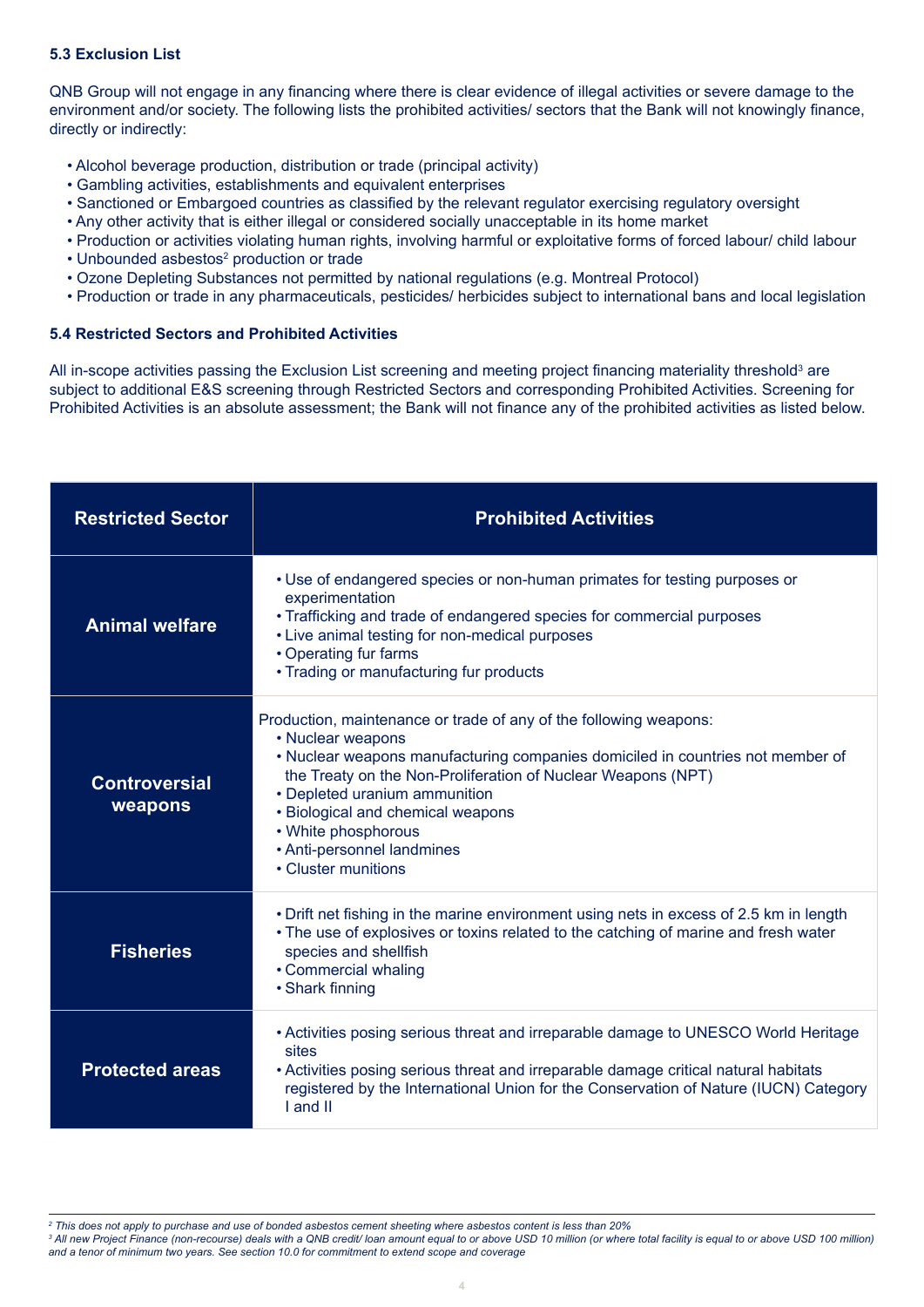# **Position Statement on Extractive Industries and Palm Oil**

We fully support the transition to more sustainable practices in these sectors, whilst supporting economic growth and prosperity. This non-legally binding position statement reflects the recognition that there may be higher exposure to environmental and social risk in such sectors, and that we can have a positive influence through our financing activities.

We will work with our clients to support, quide, collaborate and/or encourage, as appropriate and where feasible, to adopt responsible business practices that contribute to environmentally sustainable socio-economic development in local communities.

Furthermore, we support and encourage clients to use, or transition towards, internationally recognised standards and practices to manage their environmental and social risks and impacts.

For palm oil, we require clients to be Roundtable on Sustainable Palm Oil (RSPO) certified, or in the process of becoming a member.

#### **5.5 Environmental and Social Risk Categorisation:**

All new Project Finance (non-recourse) deals with an QNB financing investment amount equal to or above USD 10 million (or where total facility is equal to or above USD 100 million) and a tenor of minimum two years are within scope to be categorised.

| <b>Risk Category</b>               | <b>Description of Risk</b>                                                                                                                                                                                          |
|------------------------------------|---------------------------------------------------------------------------------------------------------------------------------------------------------------------------------------------------------------------|
| <b>Low Risk</b><br>(category C)    | • Projects with minimal or no adverse social or environmental impacts or risks                                                                                                                                      |
| <b>Medium Risk</b><br>(category B) | • Projects with potential limited adverse environmental and social risks and/or<br>impacts that are few in number, generally site-specific, largely reversible and readily<br>addressed through mitigation measures |
| <b>High Risk</b><br>(category A)   | . Projects with significant potential adverse social or environmental impacts or risks<br>that are diverse, irreversible or unprecedented                                                                           |

E&S risk categorisation will continue to follow the guidance<sup>4</sup> and performance standards<sup>5</sup> laid out by the International Finance Corporation (IFC).

Please note projects will continue to be subject to standard credit screening and associated due diligence as part of the overall approval process.

### **6.0 Implementation**

This policy framework is complemented by, and is in conjunction with, the other relevant QNB Group policies, country specific ESRMs (which at a minimum must adhere to the overarching Group ESRM standards), position statements, procedures and guidelines that have been established to implement sustainable business practices across the Bank.

*<sup>4</sup> https://www.ifc.org/wps/wcm/connect/topics\_ext\_content/ifc\_external\_corporate\_site/sustainability-at-ifc/policies-standards/es-categorization 5 https://www.ifc.org/wps/wcm/connect/Topics\_Ext\_Content/IFC\_External\_Corporate\_Site/Sustainability-At-IFC/Policies-Standards/Performance-Standards*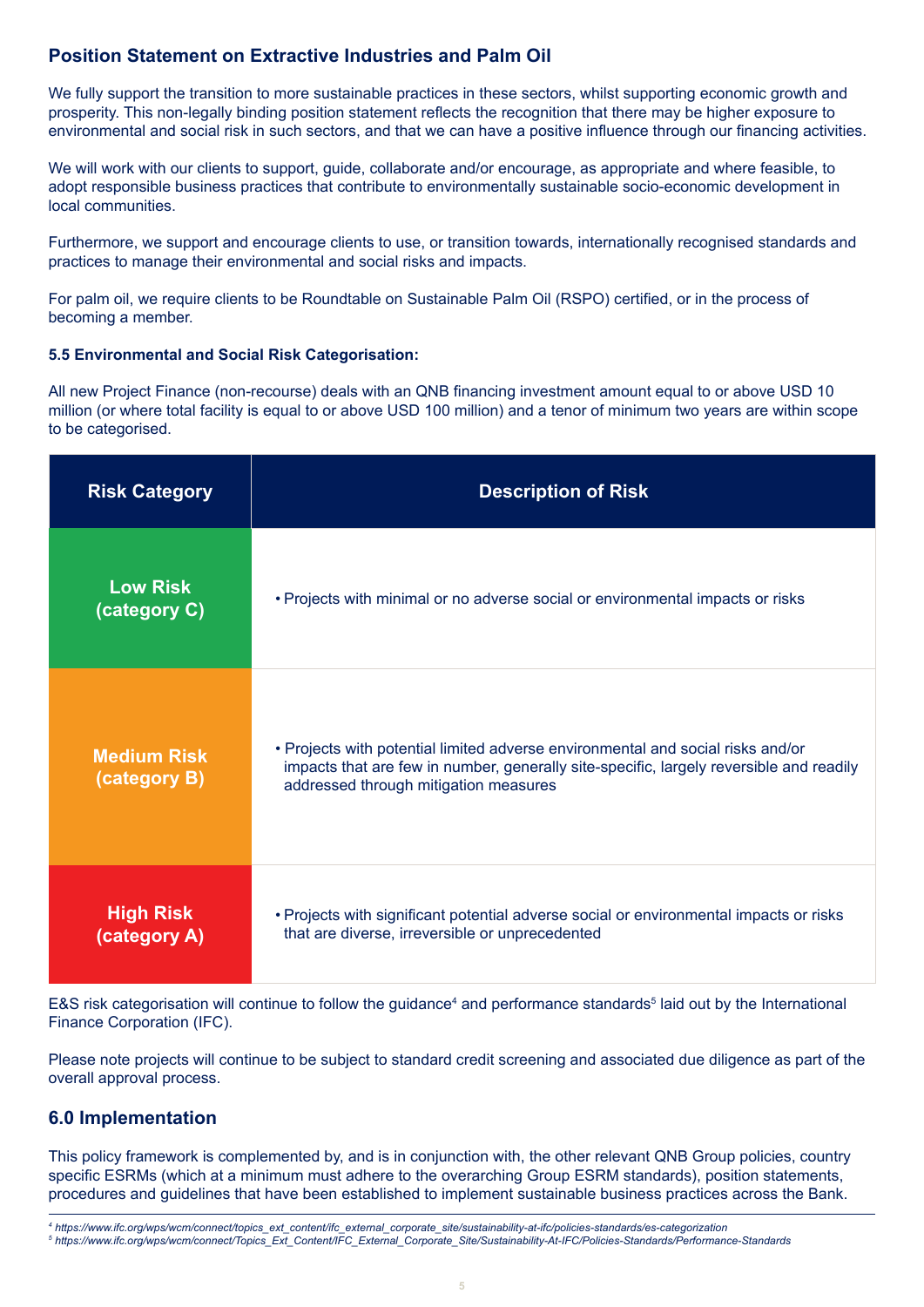# **7.0 Reporting, Disclosures and Transparency**

Where necessary, QNB Group will disclose and report its E&S performance in accordance with relevant local and global reporting standards, provided that such disclosure and reporting do not contradict with the provisions set out in the regulations in effect.

### **8.0 Dialogue with Stakeholders**

In order to receive all important feedback and understand their priorities, QNB Group will maintain dialogue and consultation channels with its main stakeholders; employees, shareholders, clients, suppliers and regulators.

### **9.0 Governance**

Governance and escalation will be aligned with, and integrated within, the QNB Group Wholesale and Institutional Banking Credit Policy and associated procedures.

This policy framework and Exclusion List is approved by the Group Management Risk Committee, and in the event of update or revision, will be subject to their review and approval.

QNB will produce an annual update on the overall execution of the Group's sustainability strategy and performance. The Bank's sustainability performance will be reported in the QNB Annual Report and/or a standalone QNB Sustainability Report, in accordance with the Global Reporting Initiative (GRI) Standards and Qatar Stock Exchange 'Guidance on ESG Reporting'.

### **10.0 Amendments and Evolution**

This Group ESRM policy framework and constituent components herewith are subject to update and revision as required, in accordance with market standards, industry changes, and the Bank's risk appetite.

QNB pledges to revisit and evolve the Group ESRM policy framework over time, including assessment of product and sector coverage.